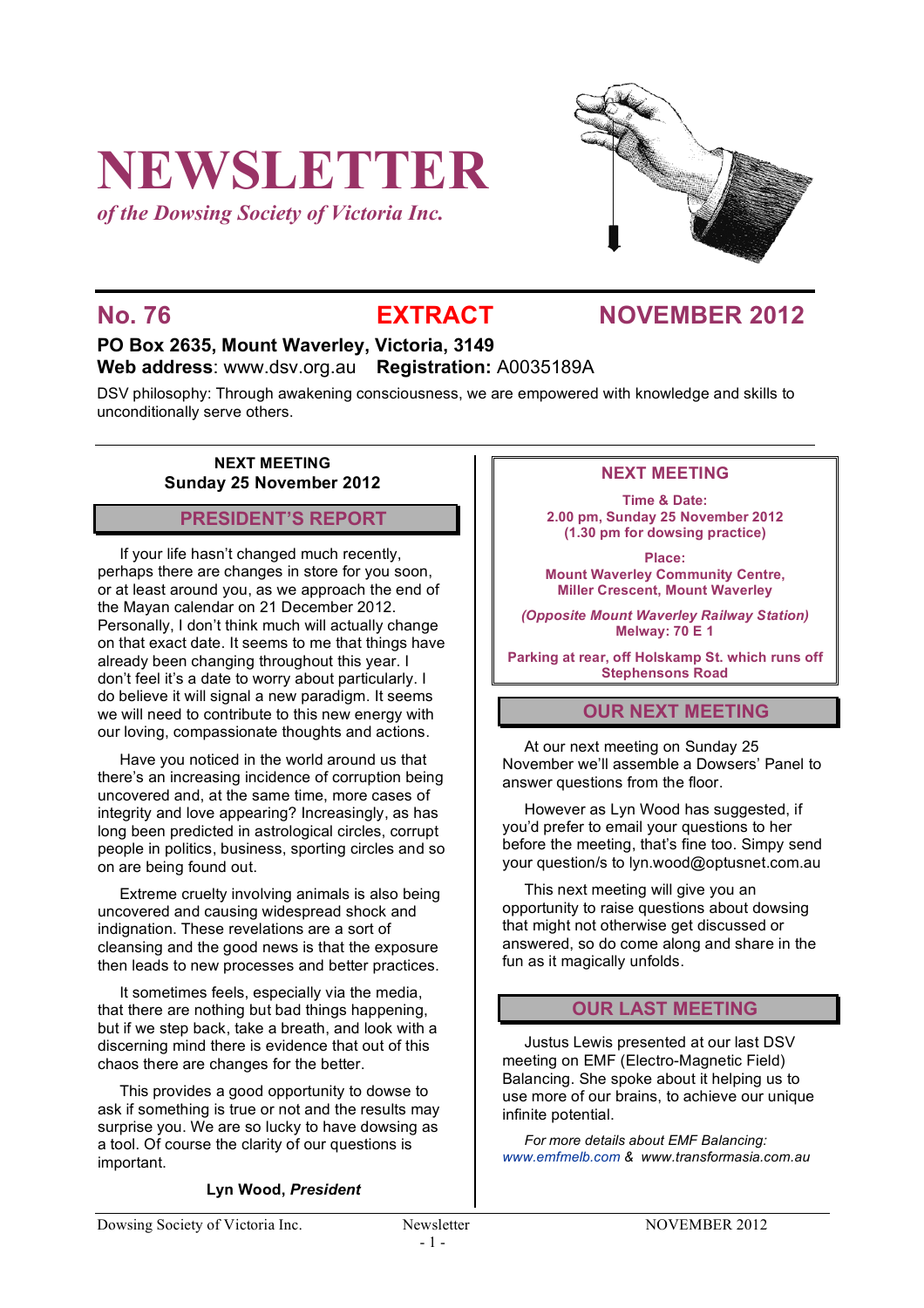

# **DOWSING JOURNEYS**

*Developed from an interview by DSV Member, Bernadette Hogan, as part of an ongoing segment.*

**Alan Robison** DSV Secretary - My first recollection of dowsing is it being discussed in primary school way back in the 1940s. I remember it spoken about as a sort of phenomenon where some people were able to find water by using a Y rod or a "stick".

Later on in the 1980s the concept was enhanced by a local doctor explaining and demonstrating dowsing by using a pendulum.



 *Alan Robison*

# **Core Connections Treatment Services**



# **Dr Kathryn Piggott**

BHSc Chinese Medicine. Acupuncture & Herbs AACMA, CMRB Shop 2, 1569 Burwood Hwy, Tecoma, 3160 T: (03) 9754 6860, M: 0406 412 602 Email: chinesemedicine Proreconnections.com.au www.coreconnections.com.au



### **Stress Expert** Providing relief from **Emotional Pain Physical Pain**

# **Oh! Naturale** Natural Hair & Skin Care

Contact: Heather Wilks Email: heather@ohnaturale.com Tel: (03) 9572 2970



household products

# **THE SACRED ART OF AROMATHERPY**

*By Christine Nightingale who was born in Austria and now lives in Canada where she practices alternative healing.*

Many believe that aromatherapy only works because certain scents make us feel good and help us relax. It's true that scents can affect us at a subliminal level. Because the olfactory system is connected to the bottom of the brain without being processed by any higher brain centres, a smell can activate memories of Grandma's garden, or a horrible hospital experience, often faster than any sound or sight can and without any processing of the raw, visceral emotion.



*Christine Nightingale*

*For further details visit www.nightingalehealing.com or email nightiangel92@hotmail.com*



**With Mary Ward** 5 Wattlebird Way Healesville Vic 3777 PO Box 657 Healesville Vic 3777 Phone: (03) 5962 6973 or 0411 485 098 Email: maryjward@bigpond.com puresound33essences@bigpond.com www.puresoundessences.com